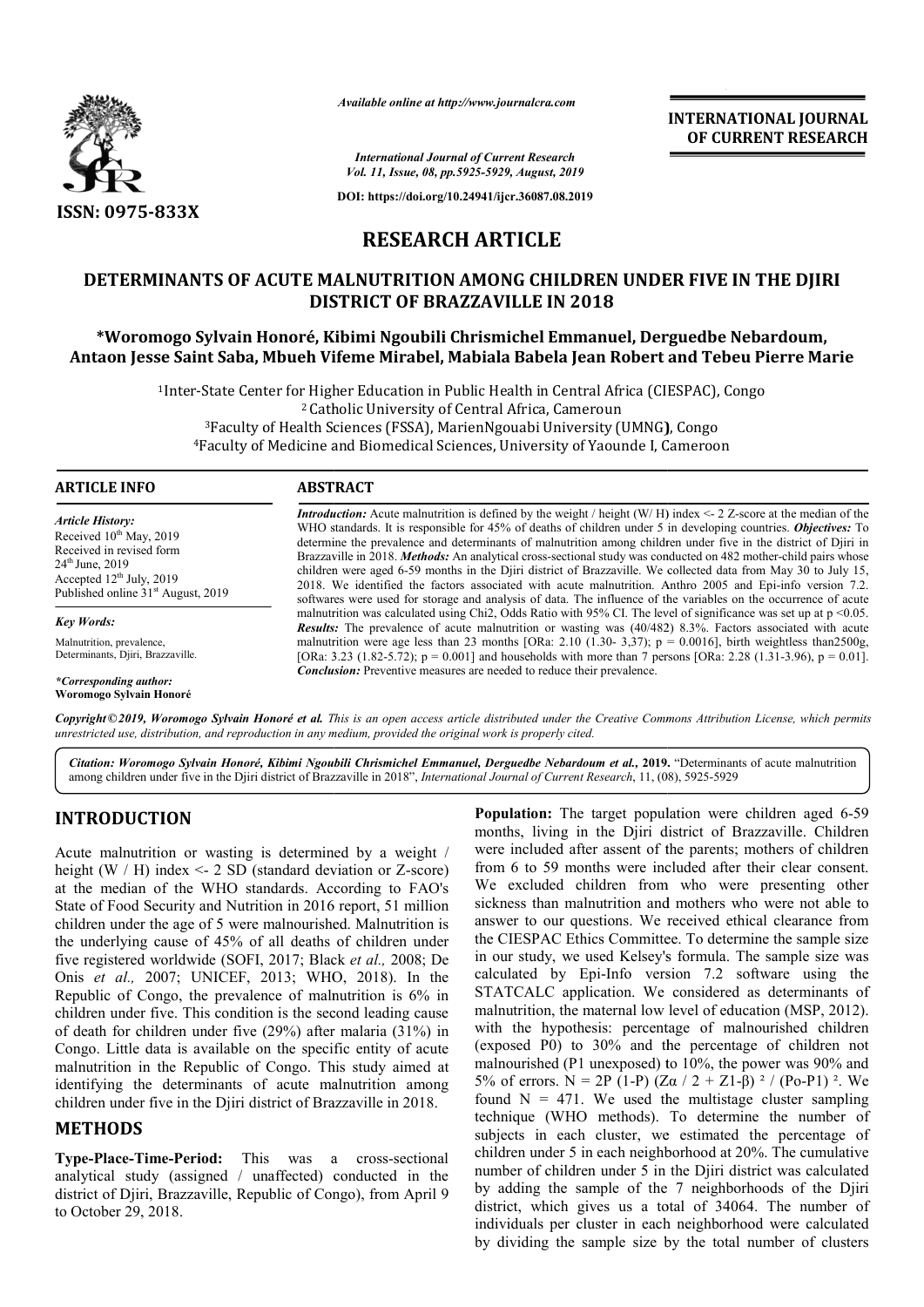(471/30), which gives us 16 individuals per cluster. To determine the number of clusters in each neighborhood, we first multiplied the number of children under five in each neighborhood by the total number of clusters that was set at 30, then we divided the result by the total number of children under 5 in the district. To determine the population to be polled by neighborhood, we multiplied the number 16 representing the number of individuals per cluster by the number of clusters of each neighborhood.

#### **Variables**

Data was collected from mothers of children. A UNICEFrecommended wooden board measuring instrument, which was inserted with a calibrated tape was used to collect anthropometric data from all children aged 6 to 59 months who had been living in Djiri district, Brazzaville for more than six months. The weight and height were measured without shoes, socks, hair ornaments, the subject positioned at the Frankfurt plane using a wooden board inserted with a ribbon calibrated to read the nearest 0.1 cm. The size of the children aged 6-23 months was measured lying down using a board. In children older than two years, height was measured standing up to the nearest 0.1 cm, using a vertical wooden panel, placing the child on the measuring board, standing in the middle of the tray; the head, the external auditory meatus and the lower edge of the eye were on a horizontal plane (Frankfurt plane).

#### **Analysis**

Data analysis was conducted using Epi-info 7.2 and Anthro 2005 software. The absolute and relative frequencies as well as the central tendency parameters (mean, median) and dispersions (standard deviation and quartile) were calculated. With respect to the influences between different variables, the logistic regression analysis was done and the odds ratios were calculated with their 95% confidence intervals. Adjustments on confounders were made. Statistical tests of Wald, Fisher and Pearson were used. The threshold of significance was set up at p<0.05.

## **RESULTS**

In total, 482 mother-child pairs were interviewed. The prevalence of acute malnutrition was (40/482) 8.3%.The children mean age was at  $32.3 \pm 17.5$  months and the mothers mean age at  $30 \pm 5.9$  years. Among the children, 55% (265/482) of were female (Table 1, 2 and 3). We found that, children born with a birth weight of less than 2500 grams were more likely to develop acute malnutrition, compared to those born with a birth weight of at least 2500 grams. This risk remains high after adjustment to confounding factors [7.83% vs. 10.84%; ORa: 3.23 (1.82-5.72); p = 0.001] (table4). Households with more than 7 persons were associated with high risk of chronic malnutrition, compared to those living in households with less than 3 persons, this risk remained high after adjustment to confounding factors [4.7% vs. 15%; ORa: 2.28 (1.31-3.96),  $p = 0.01$ ] (tab4). We also found that children aged 6 to 23 months were more likely to present acute malnutrition, compared to children aged 24 to 59 months, this risk remains high despite adjustment for confounding factors [5.9% vs. 12.67%; ORa: 2.10 (1.30-3.37);  $p = 0.0016$ ] (Table 4).

### **DISCUSSION**

We conducted a cross-sectional analytic study intending to identify factors associated with acute malnutrition in Congo. The questions were addressed to the mother and we presume that some of them had some recall difficulties that could mistake some answers. Some parents refused to participate in the study for personal reasons and their children could not be included in the study. In spite of some shortcomings, this study revealed the prevalence of acute malnutrition at 8.3%. This result is higher than that of the 2011-2012 DHS II, which was 6% at the national level (WHO, 2018). Othersinvestigated the same field (Kouakou *et al.,* 2016; Yisak *et al.,* 2015; Mukalay *et al.,* 2010; Demissie *et al.,* 2013; Keino *et al.*; Sellam and Bour, 2015; Juma *et al.,* 2018; Lira *et al.,* 2011; Debnath and Bhattacharjee, 2014; El Kishawi *et al.,* 2018; Yessoufou *et al.,*  2014).

| Table1. Socio-economic characteristics of mothers according to acute malnutrition in Djiri in 2018 |  |  |  |
|----------------------------------------------------------------------------------------------------|--|--|--|
|                                                                                                    |  |  |  |

|                               | <b>Acute malnutrition</b> |               |                |               |              |               |         |
|-------------------------------|---------------------------|---------------|----------------|---------------|--------------|---------------|---------|
| <b>Characteristics</b>        | Yes                       |               | N <sub>0</sub> |               | <b>Total</b> |               | p-value |
|                               | $N=40$                    | $\frac{0}{0}$ | $N = 442$      | $\frac{0}{0}$ | $N = 482$    | $\frac{0}{0}$ |         |
| Mother's age (Years)          |                           |               |                |               |              |               | 0,033   |
| Mother's age (Class)          |                           |               |                |               |              |               |         |
| $16 - 35$                     | 38                        | 95.0          | 360            | 81.8          | 398          | 82.9          |         |
| 36-47                         | $\overline{c}$            | 5.0           | 82             | 18.2          | 84           | 17.1          |         |
| Mother's profession           |                           |               |                |               |              |               | 0.018   |
| House wife                    | 16                        | 40.0          | 189            | 44.0          | 205          | 42.0          |         |
| Student                       | 8                         | 20.0          | 87             | 19.6          | 95           | 19.6          |         |
| Employee                      | 4                         | 10.0          | 51             | 10.4          | 55           | 11.0          |         |
| Libral                        | 12                        | 30.0          | 115            | 26.0          | 127          | 27.4          |         |
| No. of children of the mother |                           |               |                |               |              |               | 0.063   |
| $-5$                          | 40                        | 100.0         | 405            | 92.0          | 445          | 92.7          |         |
| $+5$                          | $\overline{0}$            | 0.0           | 37             | 8.0           | 37           | 7.3           |         |
| <b>Level of education</b>     |                           |               |                |               |              |               | 0.50    |
| Primary                       | 5                         | 12.5          | 31             | 7.1           | 36           | 7.5           |         |
| Secondary                     | 29                        | 72.5          | 318            | 72.2          | 347          | 72.2          |         |
| Superior                      | 6                         | 15.0          | 88             | 19.6          | 94           | 19.2          |         |
| None                          | $\mathbf{0}$              | 0.0           | 5              | 1.1           | 5            | 1.1           |         |
| <b>Marital status</b>         |                           |               |                |               |              |               | 0.88    |
| Single                        | $\overline{7}$            | 17.5          | 98             | 22.1          | 105          | 21.9          |         |
| In a relationship             | 31                        | 77.5          | 325            | 73.8          | 356          | 74.1          |         |
| Divorced/Widow                | $\overline{c}$            | 5.0           | 19             | 4.1           | 21           | 4.0           |         |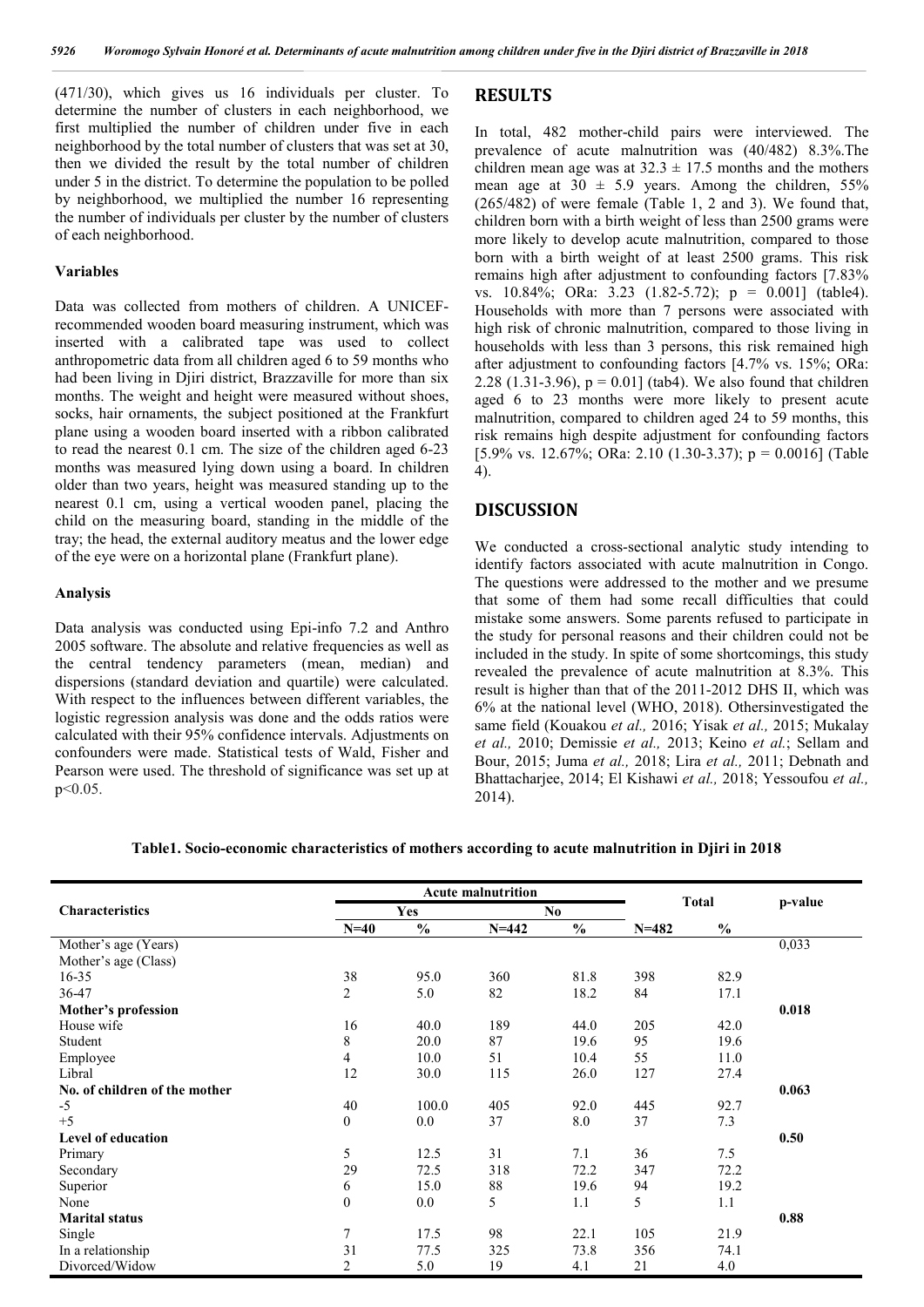|                           |                | <b>Acute malnutrition</b> | <b>Total</b> |               |           |               |         |
|---------------------------|----------------|---------------------------|--------------|---------------|-----------|---------------|---------|
| <b>Characteristics</b>    | Yes            |                           |              |               | No.       |               | p-value |
|                           | $N=40$         | $\frac{0}{0}$             | $N = 442$    | $\frac{0}{0}$ | $N = 482$ | $\frac{0}{0}$ |         |
| Sex of the child          |                |                           |              |               |           |               | 0,099   |
| M                         | 23             | 57.5                      | 191          | 43.9          | 217       | 46.0          |         |
| F                         | 17             | 42.5                      | 248          | 56.1          | 265       | 54.0          |         |
| Age of the child (months) |                |                           |              |               | 0.0044    |               | 0.0044  |
| Age of the child (class)  |                |                           |              |               |           |               |         |
| $6 - 23$                  | 22             | 55.0                      | 162          | 34.6          | 184       | 36.0          |         |
| 24-59                     | 18             | 45.0                      | 280          | 65.4          | 298       | 64.0          |         |
| <b>Birth weight</b>       |                |                           |              |               |           |               | 0.033   |
| 1800-2500                 | 38             | 95.0                      | 360          | 81.8          | 398       | 82.9          |         |
| 2600-5300                 | $\overline{2}$ | 5.0                       | 82           | 18.2          | 84        | 17.1          |         |
| Feeding $-6$ months       |                |                           |              |               |           |               | 0.25    |
| <b>EBF</b>                | 10             | 25.0                      | 94           | 21.1          | 104       | 21.5          |         |
| Mixed feeding             | 30             | 75.0                      | 319          | 72.8          | 349       | 72.9          |         |
| Artificial milk           | $\overline{0}$ | $0.0\,$                   | 29           | 6.1           | 29        | 5.6           |         |
| Vaccination               |                |                           |              |               |           |               | 0.29    |
| Completely                | 24             | 60.0                      | 315          | 71.5          | 339       | 70.3          |         |
| Incompletely              | 16             | 40.0                      | 127          | 28.5          | 143       | 29.7          |         |
| <b>Water consumed</b>     |                |                           |              |               |           |               | 0.042   |
| Mineral                   | 24             | 60.0                      | 169          | 38.5          | 193       | 40.3          |         |
| Tap                       | 16             | 40.0                      | 247          | 55.5          | 263       | 54.5          |         |
| Drilling                  | $\Omega$       | $0.0\,$                   | 26           | 6.0           | 26        | 5.2           |         |
| Colostrum                 |                |                           |              |               |           |               | 0.93    |
| Yes                       | 28             | 70.5                      | 311          | 70.6          | 339       | 70.7          |         |
| No                        | 12             | 29.5                      | 131          | 29.4          | 143       | 29.3          |         |

## **Table2. Socio-demographic characteristics of children according to acute malnutrition in Djiri in 2018**

# **Table 3. Socio-economic characteristics of households according to acute malnutrition in Djiri in 2018**

| <b>Characteristics</b> |        |               |           |                |              |               |         |
|------------------------|--------|---------------|-----------|----------------|--------------|---------------|---------|
|                        |        | <b>Yes</b>    |           | N <sub>0</sub> | <b>Total</b> |               | p-value |
|                        | $N=40$ | $\frac{0}{0}$ | $N = 442$ | $\frac{0}{0}$  | $N = 482$    | $\frac{0}{0}$ |         |
| Sex of household head  |        |               |           |                |              |               |         |
| M                      | 37     | 92.5          | 415       | 94.3           | 452          | 93.6          | 0.64    |
| F                      | 3      | 7.5           | 27        | 5.7            | 30           | 5.4           |         |
| Prof of household head |        | 0.0031        |           |                |              |               |         |
| Liberal                | 12     | 31.5          | 152       | 34.6           | 164          | 34.2          | 0.0031  |
| Student                | 5      | 12.5          | 20        | 4.6            | 25           | 5.2           |         |
| Unemployed             |        | 2.5           | 12        | 2.7            | 13           | 2.7           |         |
| Salaried               | 21     | 53.5          | 255       | 58.1           | 276          | 57.9          |         |
| <b>Household size</b>  |        |               |           |                | 0.058        |               |         |
| <b>Household size</b>  |        |               |           |                |              |               | 0.058   |
| $1 - 3$                | 9      | 22.5          | 51        | 11.6           | 60           | 12.5          |         |
| $4-6$                  | 27     | 67.5          | 296       | 67.4           | 323          | 67.4          |         |
| $7 - 12$               | 4      | 10.0          | 92        | 21.0           | 96           | 20.1          |         |

# **Table 4. Influence of the socio-demographic characteristics of the mother-child couple on the occurrence of acute malnutrition in Djiri- Brazzaville in 2018**

|                        |           | <b>Emaciation</b> |               |           |               |                     |         |                |         |
|------------------------|-----------|-------------------|---------------|-----------|---------------|---------------------|---------|----------------|---------|
| <b>Characteristics</b> |           | Yes               |               | No.       |               | $OR_{\cdot CI\,95}$ | p-value | ORadjusted     | p-value |
|                        | $N = 482$ | $N=40$            | $\frac{0}{0}$ | $N = 442$ | $\frac{0}{0}$ |                     |         |                |         |
| Mother'sage            |           |                   |               |           |               |                     |         |                |         |
| $16 - 35$              | 397       | 38                | 9.5           | 360       | 90.5          | $3.9(1.1-17.9)$     | 0.033   | $1.6(0.9-2.8)$ | 0.07    |
| 36-47                  | 82        | $\overline{2}$    | 2.4           | 82        | 97.6          |                     |         |                |         |
| <b>Household size</b>  |           |                   |               |           |               |                     |         |                |         |
| $1 - 3$                | 60        | $\overline{4}$    | 6.6           | 92        | 93.4          |                     |         |                |         |
| $4 - 6$                | 323       | 27                | 8.3           | 297       | 91.7          | $2.1(0.7-6.1)$      | 0.16    |                |         |
| $7 - 12$               | 96        | 9                 | 9.4           | 53        | 90.6          | $3.4(1,2-13,6)$     | 0.018   | $2.3(1.3-3.9)$ |         |
| Age of the child       |           |                   |               |           |               |                     |         |                |         |
| $6 - 23$               | 174       | 22                | 12.6          | 161       | 87.4          | $2.6(1.3-5.2)$      | 0.004   | $2.1(1.3-3.4)$ | 0.0016  |
| 24-59                  | 287       | 18                | 5.9           | 281       | 94.1          |                     |         |                |         |
| <b>Birth weight</b>    |           |                   |               |           |               |                     |         |                |         |
| 1800-2500              | 397       | 38                | 9.6           | 359       | 90.4          | $4.2(1.1-17.9)$     | 0.033   | $3.2(1.8-5.7)$ | 0.001   |
| 2600-5300              | 82        | $\overline{2}$    | 2.4           | 83        | 97.6          |                     |         |                |         |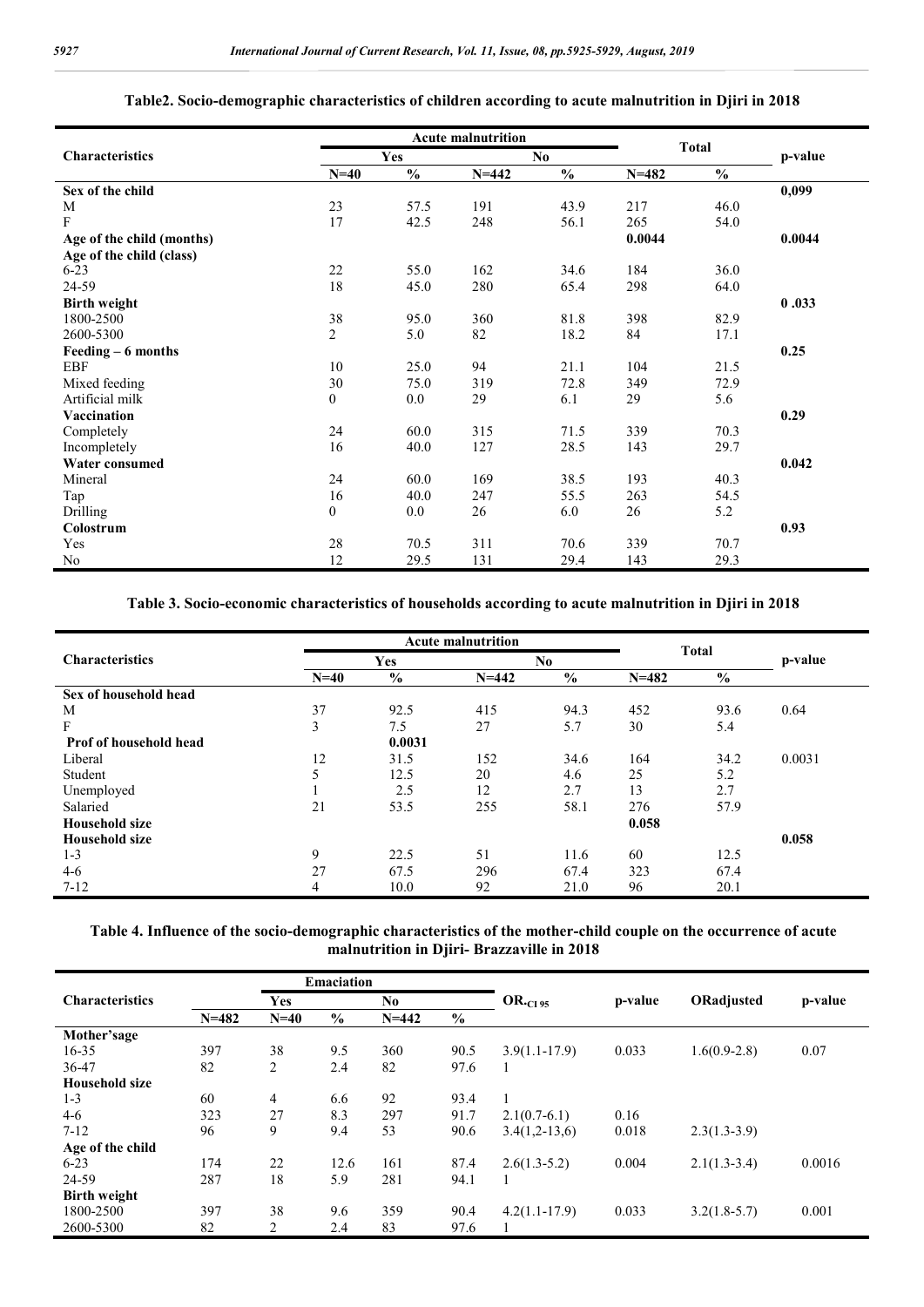The study conducted in Gaza-Palestine had similar results to ours with the prevalence of acute malnutrition at 8.2%, (El Kishawi *et al.,* 2018). Other findings were revealed the prevalence higher than ours ranging from 14% to 42.3% (Raphael *et al.,* 2011; Yisak *et al.,* 2015; Mukalay *et al.,* 2010; Demissie *et al.,* 2013; Yessoufou *et al.,* 2014). Nevertheless some finding with lowerprevalence were reported as varied from 1.4% to 6% (Mukalay *et al.,* 2010; Sellam and Bour, 2015). We found that children from households of large families were more predisposed to acute malnutrition [6.6% vs. 9.4%; ORa: 2.28 (1.31-3.96);  $P = 0.01$ . This result is identical to that reported at Pernambuco in Brazil who found that large households or larger families were related to acute malnutrition OR: 1.35 (1.10-1.65) (Lira *et al.,* 2011). Other authors in Ethiopia in the district of Haramaya in 2013 found that households with more than 2 people were also a factor associated with acute malnutrition with an OR: 1.87 (1.19-2.7) (Yisak *et al.,* 2015). This result can be explained by the fact that large families often do not have enough income needed to meet the nutritional needs of each of their members. As a result, children in these households do not have adequate and sufficient nutrition. This

We found that the age of children under 23 months was a factor associated with acute malnutrition [5.9% vs 12.6%; OR: 2.1 (1.3-3.4);  $p = 0.0016$ . These results are similar to those in Ethiopia in 2016 who found that the age of [12-24] months was associated with wasting and reported the OR at 3.24 (2.24- 4.69) (Yisak *et al.,* 2015). In the Democratic Republic of Congo in Lubumbashi, a study found that children under one year of age were less likely to be emaciated OR: 0.4 (0.3-0.6) (Mukalay *et al.,* 2010). These results may be explained by the fact that these children are more exposed to infectious diseases. High proportion acute malnutrition in children under the age of 2 justifies the need for awareness-raising actions aimed targeting parents and particularly mothers on the need for preschool consultations as this could help for detecting this condition in our setting.

#### **Conclusion**

Acute malnutrition is a public health issue in the district of Djiri. Related determinants were children born with a weight  $\leq$ 2500 g, children aged 6 to 23 months and those who were in households with more than 7 people. Preventive measures through improving living conditions, food security and intensifying communication for behavioral change are needed to reduce their prevalence.

**Competing interests:** The authors declare no competing interests

#### **Funding:** None

**Availability of data and materials:** The data sets supporting the conclusion of this study are available to the editor- in  $$ chief upon reasonable request

**Author's contributions:** Tebeu Pierre Marie initiated the study and contributing in drafting the manuscript. Kibimi Ngoubili Chrismichel Emmanuel and Antaon Jesse Saint Sabawrote the research protocol, collected data, and contributed in drafting the manuscript. Woromogo Sylvain Honoré, Nebardoum Derguedbé, Mirabel Mbueh Vifeme and Mabiala Babela Jean Robert contributed in writing the

manuscript and proof read the manuscript. All the authors have read and approved the final version of the manuscript.

**Ethics approval and consent to participate:** Ethical approval was obtained from the ethical committee of Inter-States Center of Higher Education in Public Health of Central Africa (CIESPAC). A copy of is available for review upon request by the Editor-in-Chief of this journal. Written consent for participation was obtained from the patients.

**Consent for publication:** Not applicable

**Publisher's Note:** Springer Nature remains neutral about jurisdictional claims in published maps and institutional affiliations.

**Acknowledgements:** The authors express their gratitude to all CIESPAC staff for supporting public health masters training; as well as the same women living in Djiri district, Brazzaville, for acceptance to participate in this study

### **REFERENCES**

- SOFI [Online]. State of Food Security and Nutrition in the World.place. [updated in 2017; cited 12 May 2018]. Available at: http://www.fao.org/state-of-food-securitynutrition/en/ 2017.
- Black RE, Allen LH, Bhutta ZA, Caulfield LE, Onis M, Ezzati M, *et al.* 2008. Maternal and child undernutrition: global and regional exposures and health consequences. *The Lancet,* 371 (9608): 243-60.
- De Onis M, Onyango AW, Borghi E, Siyam A, Nishida C, Siekmann J. 2007. Development of a WHO growth reference for school-aged children and adolescents. *Bull World Health Organ.,* 85 (9): 660-7.
- UNICEF [Online]. UNICEF Annual Report 2013. [Updated 2013 cited 13 August 2018]. Available at: https://www. unicef.org/english/publications/index\_73682.html2013.
- MSP. [Online]. Demographic health survey. Congo. [Updated in 2011-2012; cited 11 Sep 2018] .Available at https: dhsprogram. com / pubs / pdf / PR19 / PR19.pdf2012
- WHO. [Online]. Child Growth Standards Length / height-forage, weight-for-age, weight-for-length, weight-for-height, and body-mass index-for-age [Updated 2006; cited May 23, 2018].
- Raphael OB, Funke IO, Segun BF, Foluke ES. 2011. Prevalence and Determinants of Malnutrition among Under-five Children of Farming Households in Kwara State, Nigeria. *J Agric Sci.,* 3 (3): 1-4.
- Kouakou JGS, Aka BS, Hounsa AE, Attia R, Wilson R, Ake O. 2016. Malnutrition: prevalence and risk factors in children aged 0 to 59 months in a peri-urban area of the city of Abidjan. *Health Med Trop.,* 26 (3): 312-7.
- Yisak H, Gobena T, Mesfin F. 2015. Prevalence and risk factors for under nutrition at Haramaya district, Eastern Ethiopia. *BMC Pediatr.,* 15: 212.
- Mukalay AWM, Kalenga PMK, Dramaix M, Hennart P, Schirvel C, Kabamba LM. 2010. Predictors of malnutrition in children under five in Lubumbashi (DRC), Summary. *Public Health,* 22 (5): 541-50.
- Demissie S, Worku A. 2013. Childhood and factors associated with malnutrition in children 6-59 months of age in the pastoral community of Dollo Ado district, Somali region, Ethiopia. *Sci J Public Health,* 1 (4): 175-83.